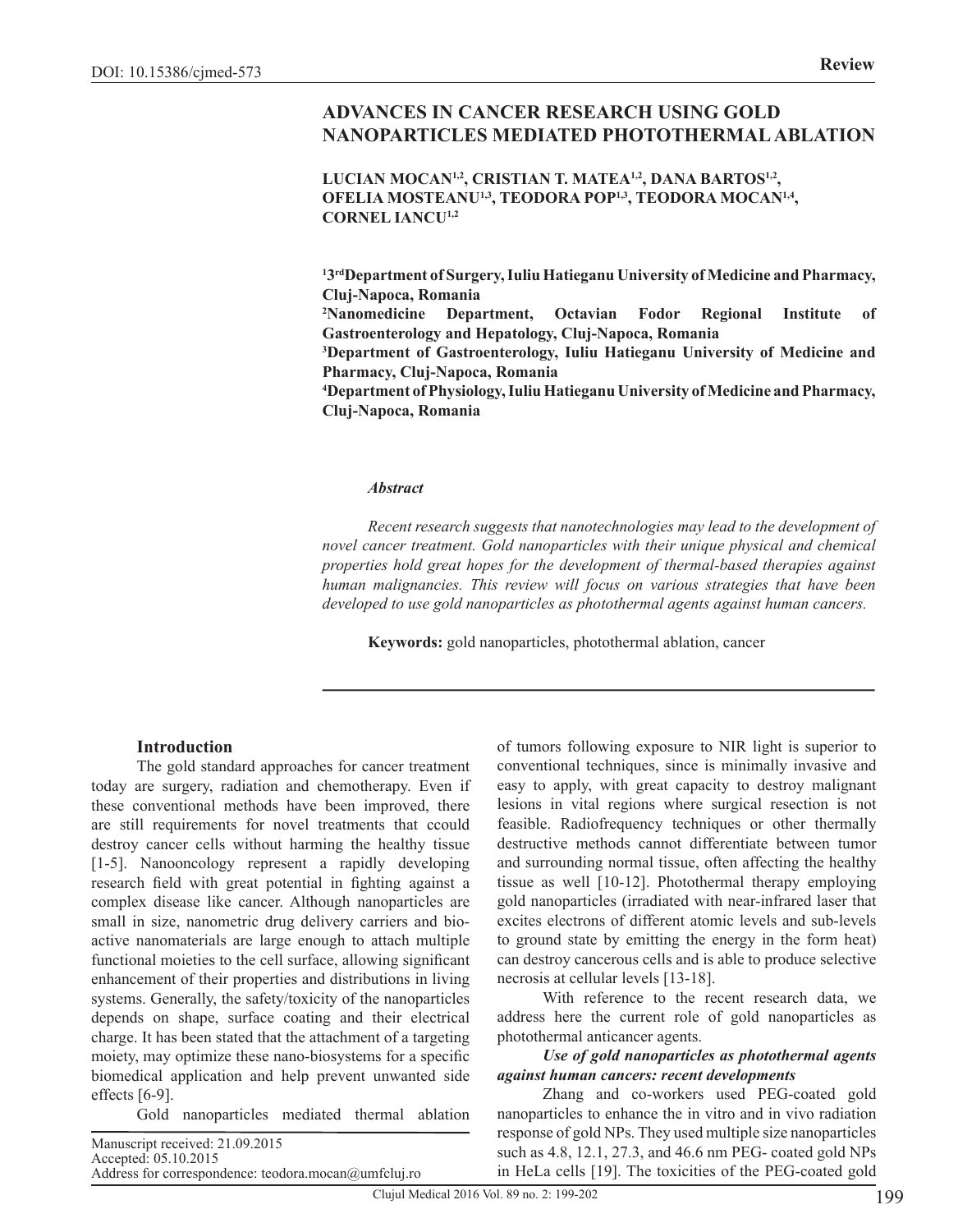NPs with different sizes were investigated 24 and 48 hours after treatment. Apoptosis measurements were performed to evaluate the enhancement of radiation effects. Their conclusion was that PEG-coated gold nanoparticles can cause a significant decrease in cancer cell survival after gamma radiation. 12.1 and 27.3 nm PEG-coated gold nanoparticles proved to be highly dispersive in the cells and displayed stronger sensitization effects than 4.8 and 46.6 nm particles by both cell apoptosis and necrosis. The authors also performed in vivo by evaluating tumor size and weight after 5 Gy gamma radiations radiosensitization effects on 4.8, 12.1, 27.3, and 46.6 nm PEG-coated gold particles showing that 12.1 and 27.3 nm PEG-coated gold nanoparticles show high radiosensitivity and may be used for cancer phothermal ablation [19].

In one study performed by Kuo et al. 35 nm gold nanorods (Au NRs) and 50 nm gold nanoparticles (Au NPs) were used to test two different approaches of cancer thermal therapy: photodynamic therapy (PDT) and photothermal therapy (PTT). In this Au NRs and Au NPs were functionalized with a hydrophilic photosensitizer, indocyanine green (ICG). The authors showed that combination of PTT and PDT proved to be efficient in killing cancer cells as compared to PTT or PDT treatment alone because its stability [20].

A novel, 4-component bio-nanosystem compose of a phthalocyanine photosensitiser drug and a primary antibody (Anti-HER2) specific to cell surface receptors attached on a 4 nm gold nanoparticle was used to enhance drug targeting of breast cancer cells that overexpress the HER2 receptor on the cellular surface. The authors showed that the targeting capability of the 4-component nanoparticle conjugates enhances the efficacy of PDT cell death when tumor- associated antigens are present on the cytoplasmic membrane of the malignant cells [21].

Multifunctional doxorubicin (DOX)-loaded hollow gold nanospheres (DOX@HAuNS) against EphB4 receptors were administered in EphB4-positive tumors both in vitro and in vivo. In vivo release of DOX from DOX@HAuNS, triggered by NIR laser, was assessed by dual- radiotracer technique suggesting significantly decreased tumor growth when compared with treatments with nontargeted DOX@HAuNS plus laser or HAuNS plus laser. The authors obtained encouraging results may have promise as a new anticancer therapy: tumors in 6 of the 8 mice treated with T-DOX@HAuNS plus laser regressed completely with only residual scar tissue by 22 days following injection, and none of the treatment groups experienced a loss in body weight [22].

A nanoparticle-based probe (composed of 10 nm spherical gold nanoparticle (NP) with pH-responsive ligands and Raman probes on the surface) was tested as 'turn-on' theragnostic agent for simultaneous Raman imaging/diagnosis and photothermal therapy. The system was developed to provide the surface with both positive

and negative charges upon mildly acidic condition, which subsequently results in rapid aggregations of the gold NPs that provides hot spots for the SERS probe. Another advantage of this rapid aggregation was the accumulation mainly in B16 F10 mouse melanoma cells. As the result, both Raman imaging and photothermal efficacy were enhanced in treated malign cells [23].

In a study conducted by Puvanakrishnan et al. the effect of multiple dosing of GNPs and nanoparticle type to improve tumor-targeting eff iciency was analyzed. arge pegylated gold nanoshells (GNSs) and small pegylated gold nanorods (GNRs) were used to compare the effect of the size of these particles on tumor targeting efficiency. Specifically, they compared the effect of single and multiple doses of GNRs and GNSs on in vivo tumor targeting. (Fourto six- week old nude mice (Swiss nu/nu) were inoculated with the A431 cells). Neutron activation analysis (NAA) was used to determine the amount of GNPs accumulated for the different doses and the percent accumulation of GNRs and GNSs in a squamous cell carcinoma tumor model. The authors showed a straight relationship between the efficacy of multiple dosing with increased accumulation of GNPs in tumors with low toxicity following administration [24].

Iron-oxide core/gold-shell nanoparticles 30 nm diameter were used to demonstrate that gold nanoparticles are phagocytosed by pancreatic cancer cells, thus permitting magnetic resonance imaging (MRI) of sensitizer delivery and photothermal ablation [25].

Using PANC-1 cells followed by photothermal ablation, the cell proliferation percentage changed from 100% to 71.3% and 47.0% for cells treated with 25 and 50 µg/mL GoldMag. According to the authors, photothermal ablation of PANC-1 cells demonstrated an effective treatment response, specifically a reduction to only 61%, 21.9%, and 2.3% cell proliferation for cells treated with 0, 25, and 50 µg/mL GoldMag. MRI was able to display GoldMag internalization inside PANC-1 cells. The conclusion of the study is that GoldMag nanoparticles could serve as photothermal sensitizers, and MRI is feasible to quantify intracellular internalization inside pancreatic malign cells [25].

In another study 15 nm AuNPs conjugated to covalently coupled to anti-EGFr antibodies were taken up by A431 cells in culture that catalytically aggregate them (by enzyme degradation of antibodies and pH effects), shifting their absorption into the NIR region, thus amplifying their photonic absorption. Treatment of human squamous cell carcinoma A431 (positive for epidermal growth factor receptor EGFr) murine xenografts with anti-EGFr antibodies conjugated to AuNPs and NIR resulted in complete tumor ablation in most cases with no adverse effects on the surrounding healthy tissue [26].

Several authors developed an aptamer switch probe (ASP) linking chlorin e6 (Ce6), to the surface of gold nanorods (AuNRs) to target a leukemia cancer cell line for photodynamic therapy (PDT) and photothermal therapy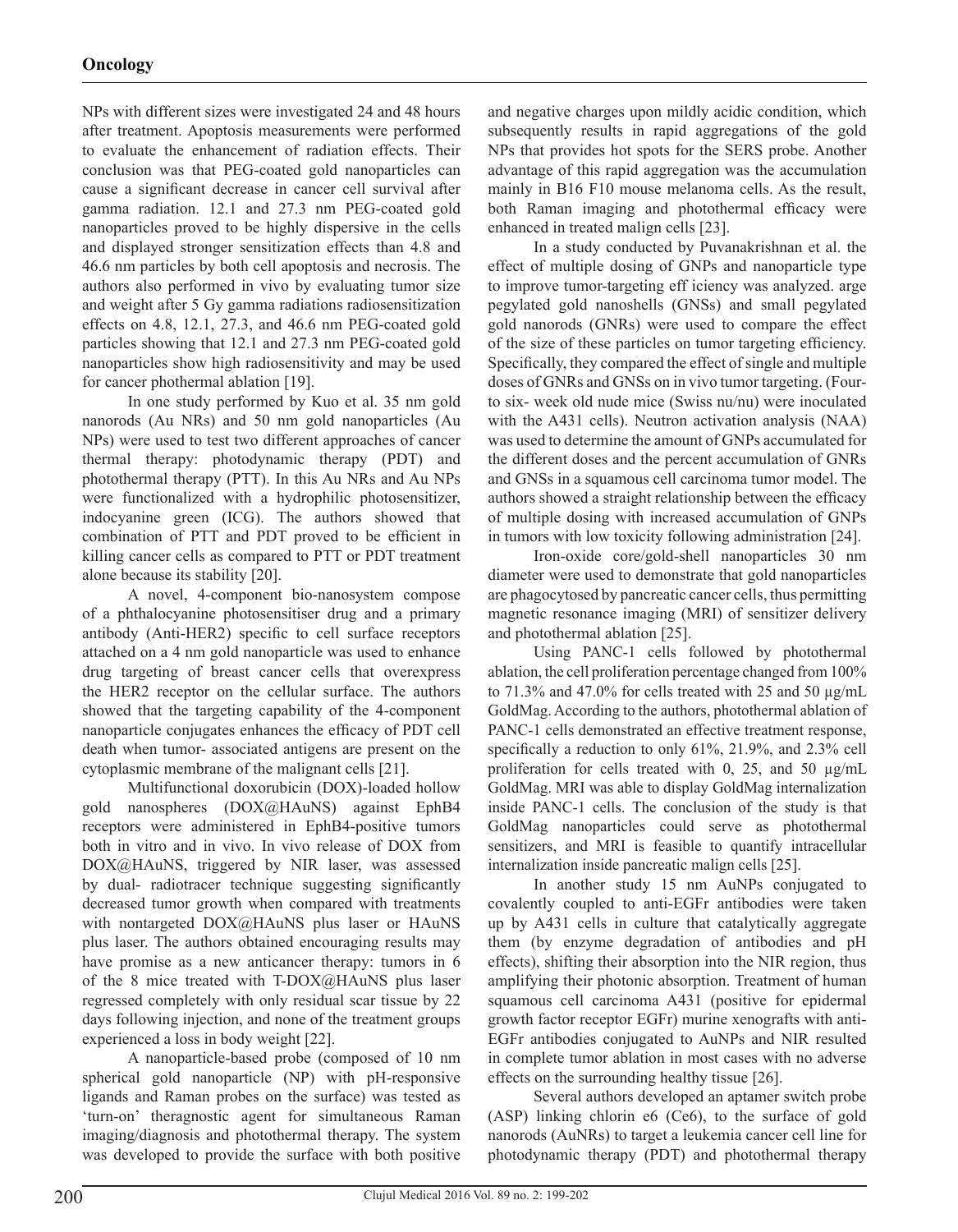(PTT) applications. In the presence of target cancer cells, the ASP changes conformation to drive Ce6 away from the gold surface, thereby producing singlet oxygen for PDT upon light irradiation . In addition, absorption of radiation by the gold nanorods enables further cell destruction by the photothermal effect. The authors claims that their approach offers a remarkably improved and synergistic therapeutic effect compared to PTT or PDT alone, providing high specificity and therapeutic efficiency [27].

Several authors [28] developed a bionanosystem composed of polydopamine polymerized onto gold nanorods, and EGF receptor antibodies (anti-EGFR) immobilized onto the layer. Antibody-functionalized NRs were significantly more toxic to cancer cells (OSCC15, MDA-MB-231 and MCF7) in vitro compared with untargeted NRs when irradiated with a broadband light source. PD-mediated surface modification is suggested to be a useful strategy for the conjugation of cancer-specific ligands to nanoparticle surfaces, enabling the formation of biofunctional diagnostic and therapeutic metal nanoparticles. Polydopamine-enabled surface functionalization of gold nanorods provided a potent light-activated photothermal therapeutic response, producing significant photoinduced toxicity of breast and oral cancer cells following NIR irradiation ((480–850 nm), 60 W/cm2 for 5, 10 or15 min [28].

In another study, gold nanoshells were encapsulated in silica epilayers doped with iron oxide and further labeled with antibodies targeting NGAL in AsPC-1 derived xenografts in nude mice. The authors showed that AntiNGAL-conjugated TGNS specifically targeted pancreatic cancer cells-AsPC-1 (human, pancreas, adenocarcinoma, derived from metastatic ascites) in vitro and in vivo providing contrast for both NIR fluorescence (808 nm for 10 min at a power density of 5.81 W/cm2) and T2 weighted MR imaging with higher tumor contrast than can be obtained using long-circulating but non-targeted PEGylated nanoparticles. The nanocomplexes also enabled highly specific cancer cell death via NIR photothermal therapy in vitro [29].

In a very recent paper several authors report the construct of a biodegradable plasmon resonant liposome gold nanoparticles system (LiposAu NPs) with high thermal response in NIR irradiation. The pharmacokinetic study of LiposAu NPs were conducted on a small animal model showing that degradation of this nanoparticles occurs in hepatocytes and are excreted through the hepato-biliary and renal route. The authors next studied the therapeutic potential of LiposAu NPs on a mouse tumor xenograft model using NIR laser (750nm) illumination. The authors claim that resulting destruction of tumor mass was obtained combined with the prolonging of disease-free interval. Their ability to generate massive amount of γH2A.X foci is a strong indicator of the mode of tumor ablation by DNA double strand breaks. Applicability of such novel biodegradable hybrid nanoparticle system holds great promise in cancer

nanotherapeutics [30].

In another study, a combined of photothermal and pharmacological efect in nanoparticle-drug conjugates was exploited. The authors used a thermosensitizing cytokinetumor necrosis factor-alpha conjugated to 30 nm gold nanospheres (Au-TNF) to treat murine SCK and 4T1-GFP breast carcinomas and 2H11 lymphatic endothelial cells that were next heated by laser pulses (at various wave lenghts). To enhance photothermal efficiency in near-infrared window of tissue transparency the authors analyzed slightly ellipsoidal nanoparticles, their clustering, and laser-induced nonlinear dynamic phenomena leading to amplification and spectral sharpening of photothermal and photoacoustic resonances red-shifted relatively to linear plasmonic resonances. Using a murine carcinoma model, they obtained higher therapy efficacy of Au-TNF conjugates compared to laser and Au-TNF alone or laser with TNF-free gold nanospheres [31].

We have recently showed that LASER photoexcited gold nanoparticles interfere with the mitochondrial electron transfer chain through interaction of the activated electrons from the surface of pre-GNP with the electrons within the mitochondrial membrane in pancreatic cancer cells [32]. Following this interaction, PANC-1 cells exhibit increased mitochondrial permeability transition (MPT) that generates immediate dissipation of the mitochondrial membrane potential and osmotic mitochondrial lysis. In addition we have used quantitative proteomic techniques to prove that treatment with activated gold nanoparticles leads to inactivation of Bcl-2 anti-apoptotic proteins causing a decrease of mitochondrial transmembrane potential (MTP) followed by cellular necrosis. We also identified an upregulation of the COX 5b factor following the treatment with photoexcited gold nanoparticles strongly suggesting that mitochondria enter a hypoxic state when treated with GNPs having electrons in a photoexcited state. The observation was correlated with the downregulation of a subunit of complex V (ATP5H) which is known to be involved in oxidative phosphorylation (since it generates an electrochemical gradient of protons across the inner membrane) leading to defective mitochondrial oxidative phosphorylation (OXPHOS). Since cancer Because malign cells exhibit increased metabolic activity, their mitochondria are fundamentally different compared with normal cells and exhibit an extensive metabolic reprogramming. This represents the underlying mechanism that renders malign cells more susceptible to mitochondrial dysfunction than benign cells [32].

# **Conclusion**

We may assert that photothermal therapy using functionalized gold nanoparticles represents a feasible therapeutic method against human malignancies. However further studies are required in order to assess the interactions of nanoparticles with biological systems.